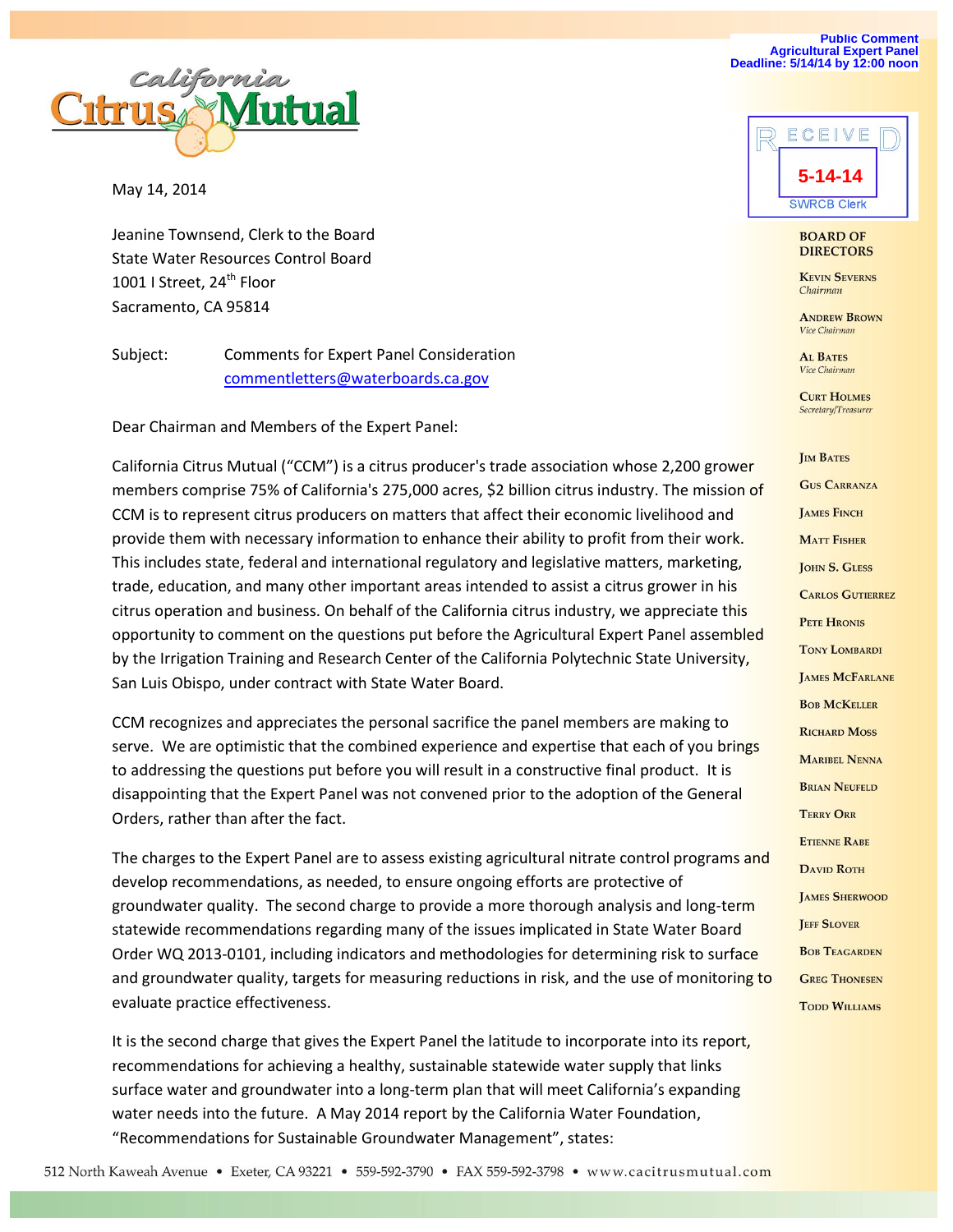*Groundwater provides about 40% of California's water supply during an average year, and likely up to 60% or more during droughts such as this year.*

*Volatility of available surface water supplies due to impacts of climate change and environmental protections is increasing pressure on groundwater.*

*Groundwater and surface water are closely interconnected parts of California's water management system. Groundwater use is affected by surface water availability, and surface water flow can be diminished by groundwater pumping. While groundwater issues must be addressed, that should occur within the context of the water system.*

Quality and supply cannot be uncoupled.

## **Questions for the Panel**

### Vulnerability and Risk Assessment

We agree programs are most effective when they are able to focus attention and requirements on those discharges and dischargers that pose the highest risk or threat.

- 1. Within the ILRP regulatory program risk and vulnerability can best be mitigated by determining and monitoring best management practices. The third-party coalitions are in the best position to monitor and identify growers whose practices may not be protective of surface and/or groundwater. The third-party coalitions are localized and have the greatest knowledge of the unique characteristics of their area and are therefore the best equipped to assess vulnerability and work with growers to implement or sustain protective practices.
- 2. During the public hearings there was much attention to the approaches that should be taken to assessing risk to or vulnerability of groundwater.
	- a. The Nitrate Hazard Index and the Mass Balance methods were discussed extensively. Both methods have practical applications as management tools in the hands or growers. However, neither was designed to be, nor should either be a regulatory tool.
	- b. If the panel is not able to identify a superior regulatory tool, it should recommend against using these methods to assess risk and rather recommend research to develop an accurate indicator that factors in specific soil characteristics, irrigation efficiency and cropping systems. Getting no information and knowing you don't know something is preferable to using assumptions based on false information to regulate an industry.
	- c. Nitrogen Consumption Ratio is an unachievable number given current science. Growers base their nutrient applications on NEED, as determined by recommendations informed by crop specific scientific research and their historical knowledge of their field or grove. Until there are accurate methods of determining consumption the regulators will be
	- d. requiring inaccurate data and regulating on false assumptions that will have significant negative impacts on growers. It would be preferable for growers to have a nutrient management plan and document that they are following their plan; similar in practice to food safety plans, which are now being implemented by some growers.
	- e. Farm size is not an indicator of risk.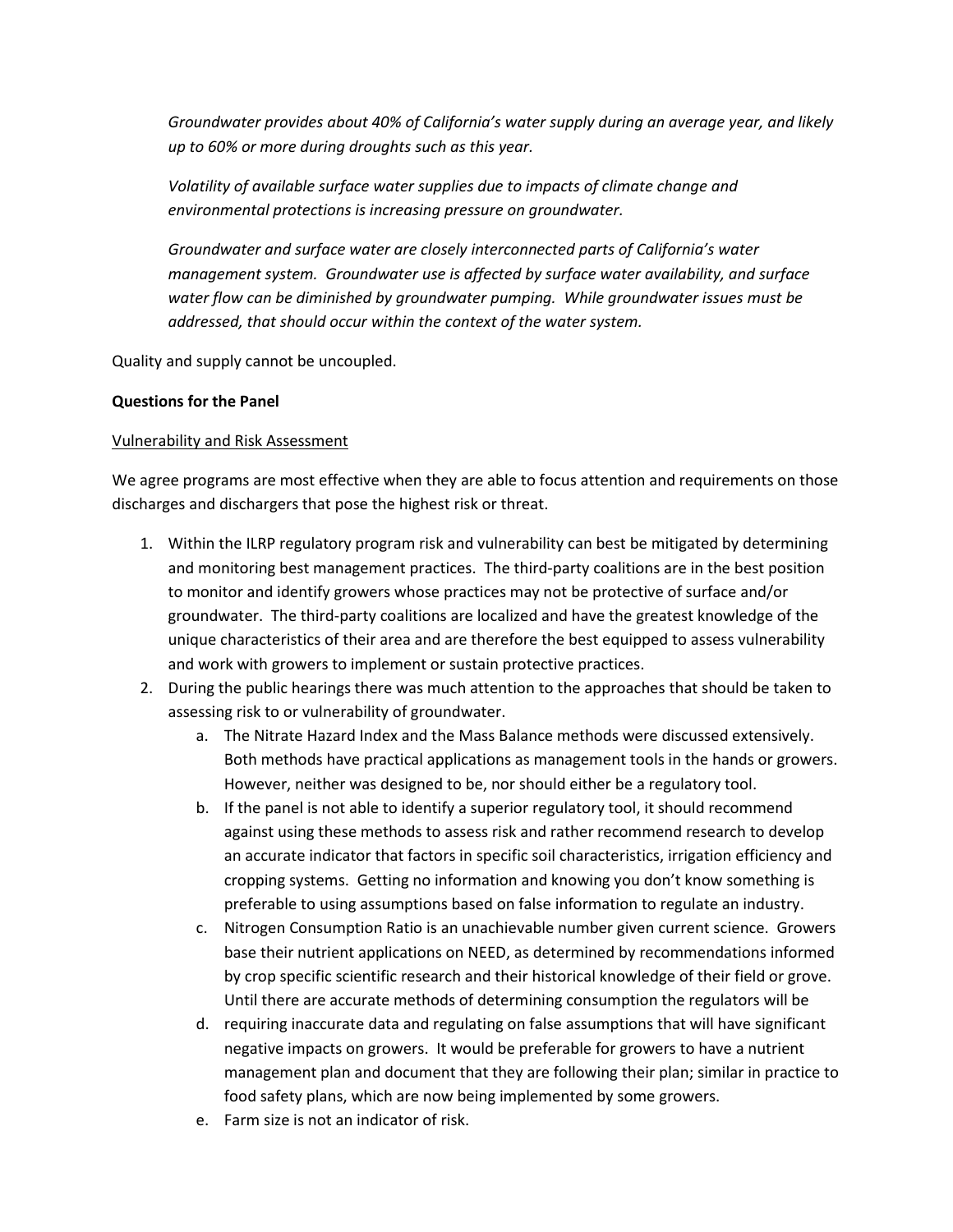3. In Region Five the Coalitions established under the Ag Waiver Program were very effective in identifying and working with growers to correct exceedances in surface water discharges. Having been proven effective the surface water component of ILRP is mostly unchanged from the Waiver Program.

## Application of Management Practices

- 6. The citrus industry has made significant advances in nutrient and water management over the last fifteen years. It is estimated that somewhere between 80 and 90 percent of the citrus acreage utilizes drip or micro-jet irrigation. Excess nitrogen is detrimental to fruit quality, so growers closely monitor nitrogen levels in their soil and water. They factor available N from these sources into their nutrient management to avoid over applying N. Tissue testing is done several times each year and are used to meter N as needed. Foliar applications of nutrients are common in the citrus industry because citrus rapidly absorbs these nutrients and the trees respond quickly. This reduces the amount of supplemental N that goes on the ground.
- 7. Evaluation of management practices
	- a. Mass Balance calculations and tracking nitrogen applied
		- i. Using Mass Balance for nitrogen applied to citrus creates major challenges and dictates that assumptions be used because the science is not available to accurately determine where the N goes, and therefore what is potentially available to be leached. This is further complicated because citrus is an evergreen tree and at certain times of the year may be carrying two crops. This fact is going to create problems for citrus growers if they are required to use the nitrogen management budgets in their current form.
		- ii. Using Mass Balance calculations as currently being presented for the soil is faulty. As presented by the Regional Board assumptions are called for so unless all variables are accounted for and accurately measured the resulting potential number available for leaching will in all probability be over stated.
		- iii. Nitrates can certainly be measured in irrigation water, but this only helpful in determining risk if the destination of that nitrogen can be accounted for in a mass balance equation without forcing an assumed number to groundwater.
		- iv. Measuring what is removed in the crop is only one component of the mass balance equation. That number and pounds applied are the easiest to pin down but using those two numbers alone to come up with a ratio or mass balance do not give an accurate measure of risk and should not be used as a regulatory tool.
		- v. Estimation of losses. As already stated, estimates and assumptions should be avoided in regulation.
	- b. Templates are fine as long as they do not rely on assumptions and they provide flexibility for differences between regions and different crops.
	- c. Nitrogen balance ratios vary from crop to crop. They can be a useful tool for identifying normal ranges for applied N on a crop by crop basis. A ratio outside the normal or average range for a specific crop could be an indication to the third-party coalition that further investigation of specific grower or field was warranted.